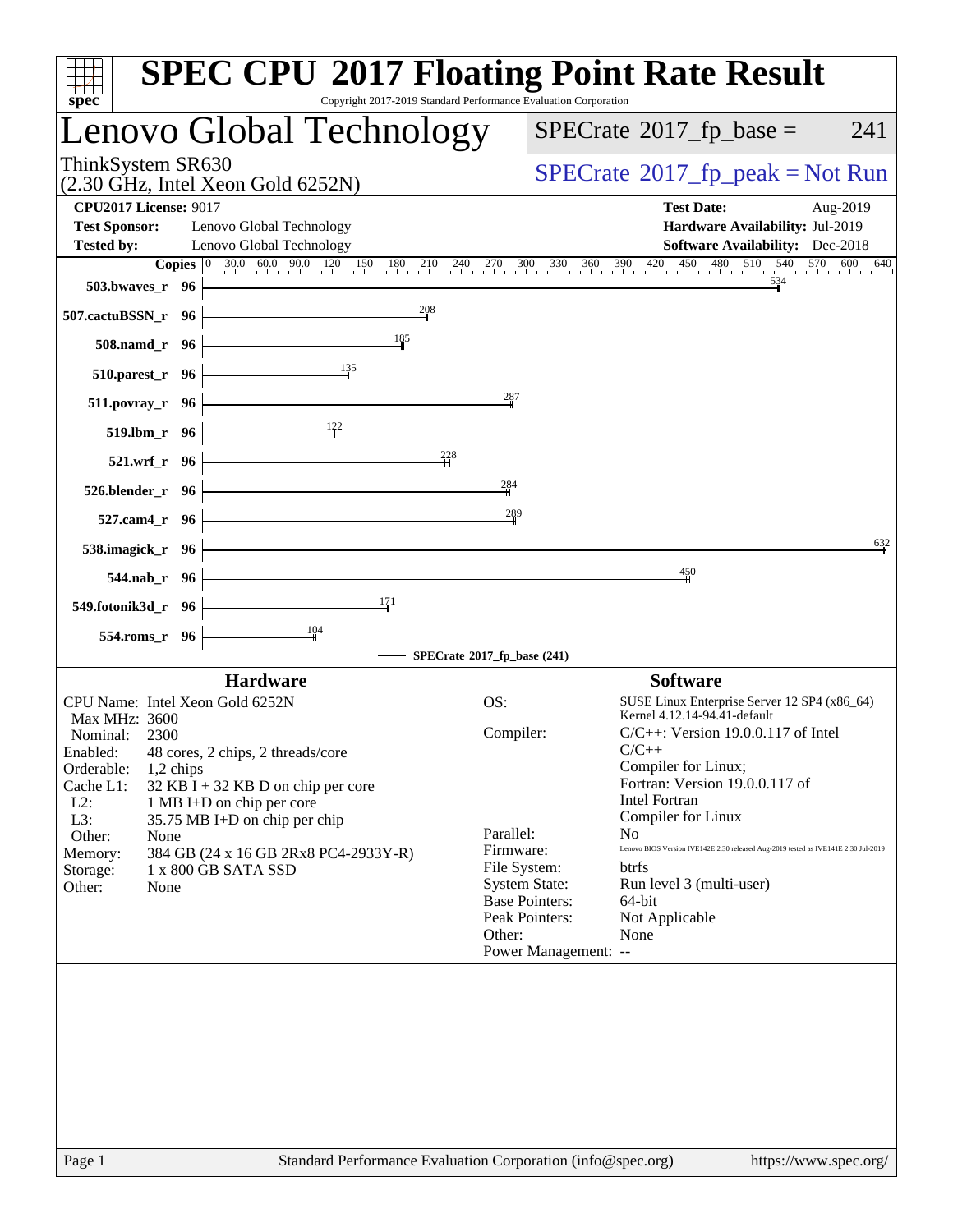

#### **[SPEC CPU](http://www.spec.org/auto/cpu2017/Docs/result-fields.html#SPECCPU2017FloatingPointRateResult)[2017 Floating Point Rate Result](http://www.spec.org/auto/cpu2017/Docs/result-fields.html#SPECCPU2017FloatingPointRateResult)** Copyright 2017-2019 Standard Performance Evaluation Corporation

## Lenovo Global Technology

(2.30 GHz, Intel Xeon Gold 6252N)

 $SPECTate$ <sup>®</sup>[2017\\_fp\\_base =](http://www.spec.org/auto/cpu2017/Docs/result-fields.html#SPECrate2017fpbase) 241

## $SPECTate@2017_fp\_peak = Not Run$

**[Test Sponsor:](http://www.spec.org/auto/cpu2017/Docs/result-fields.html#TestSponsor)** Lenovo Global Technology **[Hardware Availability:](http://www.spec.org/auto/cpu2017/Docs/result-fields.html#HardwareAvailability)** Jul-2019

**[CPU2017 License:](http://www.spec.org/auto/cpu2017/Docs/result-fields.html#CPU2017License)** 9017 **[Test Date:](http://www.spec.org/auto/cpu2017/Docs/result-fields.html#TestDate)** Aug-2019 **[Tested by:](http://www.spec.org/auto/cpu2017/Docs/result-fields.html#Testedby)** Lenovo Global Technology **[Software Availability:](http://www.spec.org/auto/cpu2017/Docs/result-fields.html#SoftwareAvailability)** Dec-2018

#### **[Results Table](http://www.spec.org/auto/cpu2017/Docs/result-fields.html#ResultsTable)**

|                                           | <b>Base</b>   |                |                |                | <b>Peak</b> |                |       |               |                |              |                |              |                |              |
|-------------------------------------------|---------------|----------------|----------------|----------------|-------------|----------------|-------|---------------|----------------|--------------|----------------|--------------|----------------|--------------|
| <b>Benchmark</b>                          | <b>Copies</b> | <b>Seconds</b> | Ratio          | <b>Seconds</b> | Ratio       | <b>Seconds</b> | Ratio | <b>Copies</b> | <b>Seconds</b> | <b>Ratio</b> | <b>Seconds</b> | <b>Ratio</b> | <b>Seconds</b> | <b>Ratio</b> |
| 503.bwaves_r                              | 96            | 1802           | 534            | 1803           | 534         | 1805           | 533   |               |                |              |                |              |                |              |
| 507.cactuBSSN r                           | 96            | 583            | 209            | 584            | 208         | 583            | 208   |               |                |              |                |              |                |              |
| 508.namd_r                                | 96            | 490            | 186            | 493            | 185         | 495            | 184   |               |                |              |                |              |                |              |
| 510.parest_r                              | 96            | 1857           | 135            | 1858           | 135         | 1871           | 134   |               |                |              |                |              |                |              |
| 511.povray_r                              | 96            | 781            | 287            | 782            | 287         | 786            | 285   |               |                |              |                |              |                |              |
| 519.lbm r                                 | 96            | 828            | 122            | 828            | 122         | 833            | 121   |               |                |              |                |              |                |              |
| $521$ .wrf r                              | 96            | 942            | 228            | 939            | 229         | 959            | 224   |               |                |              |                |              |                |              |
| 526.blender r                             | 96            | 514            | 284            | 514            | 284         | 519            | 282   |               |                |              |                |              |                |              |
| $527.cam4_r$                              | 96            | 582            | 289            | 579            | 290         | 583            | 288   |               |                |              |                |              |                |              |
| 538.imagick_r                             | 96            | 378            | 632            | 378            | 631         | 377            | 634   |               |                |              |                |              |                |              |
| $544$ .nab r                              | 96            | 359            | 450            | 358            | 452         | 361            | 448   |               |                |              |                |              |                |              |
| 549.fotonik3d r                           | 96            | 2183           | 171            | 2178           | 172         | 2181           | 171   |               |                |              |                |              |                |              |
| $554$ .roms_r                             | 96            | 1458           | 105            | 1464           | 104         | 1490           | 102   |               |                |              |                |              |                |              |
| $SPECrate^{\otimes}2017$ fp base =<br>241 |               |                |                |                |             |                |       |               |                |              |                |              |                |              |
| $SPECrate^{\circ}2017$ fp peak =          |               |                | <b>Not Run</b> |                |             |                |       |               |                |              |                |              |                |              |

Results appear in the [order in which they were run](http://www.spec.org/auto/cpu2017/Docs/result-fields.html#RunOrder). Bold underlined text [indicates a median measurement](http://www.spec.org/auto/cpu2017/Docs/result-fields.html#Median).

#### **[Submit Notes](http://www.spec.org/auto/cpu2017/Docs/result-fields.html#SubmitNotes)**

 The numactl mechanism was used to bind copies to processors. The config file option 'submit' was used to generate numactl commands to bind each copy to a specific processor. For details, please see the config file.

### **[Operating System Notes](http://www.spec.org/auto/cpu2017/Docs/result-fields.html#OperatingSystemNotes)**

Stack size set to unlimited using "ulimit -s unlimited"

#### **[General Notes](http://www.spec.org/auto/cpu2017/Docs/result-fields.html#GeneralNotes)**

Environment variables set by runcpu before the start of the run: LD LIBRARY PATH = "/home/cpu2017-1.0.5-ic19/lib/intel64"

 Binaries compiled on a system with 1x Intel Core i9-799X CPU + 32GB RAM memory using Redhat Enterprise Linux 7.5 Transparent Huge Pages enabled by default Prior to runcpu invocation Filesystem page cache synced and cleared with: sync; echo 3> /proc/sys/vm/drop\_caches runcpu command invoked through numactl i.e.: numactl --interleave=all runcpu <etc> NA: The test sponsor attests, as of date of publication, that CVE-2017-5754 (Meltdown)

**(Continued on next page)**

|  | Page 2 | Standard Performance Evaluation Corporation (info@spec.org) | https://www.spec.org/ |
|--|--------|-------------------------------------------------------------|-----------------------|
|--|--------|-------------------------------------------------------------|-----------------------|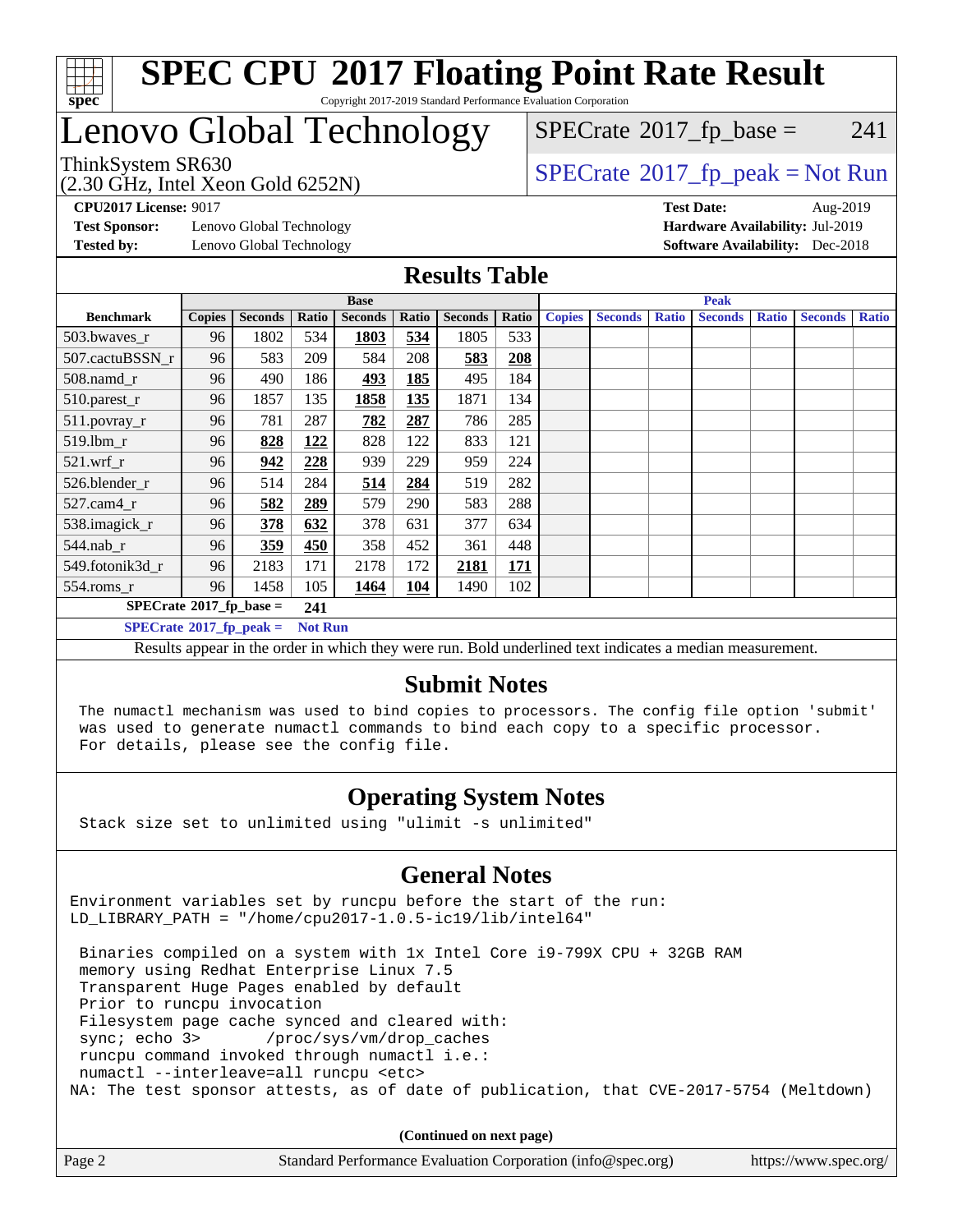

# **[SPEC CPU](http://www.spec.org/auto/cpu2017/Docs/result-fields.html#SPECCPU2017FloatingPointRateResult)[2017 Floating Point Rate Result](http://www.spec.org/auto/cpu2017/Docs/result-fields.html#SPECCPU2017FloatingPointRateResult)**

Copyright 2017-2019 Standard Performance Evaluation Corporation

## Lenovo Global Technology

 $SPECTate$ <sup>®</sup>[2017\\_fp\\_base =](http://www.spec.org/auto/cpu2017/Docs/result-fields.html#SPECrate2017fpbase) 241

(2.30 GHz, Intel Xeon Gold 6252N)

ThinkSystem SR630<br>  $SPECTI<sub>2</sub> Intel Yeso Gold 6252N$ 

**[Test Sponsor:](http://www.spec.org/auto/cpu2017/Docs/result-fields.html#TestSponsor)** Lenovo Global Technology **[Hardware Availability:](http://www.spec.org/auto/cpu2017/Docs/result-fields.html#HardwareAvailability)** Jul-2019 **[Tested by:](http://www.spec.org/auto/cpu2017/Docs/result-fields.html#Testedby)** Lenovo Global Technology **[Software Availability:](http://www.spec.org/auto/cpu2017/Docs/result-fields.html#SoftwareAvailability)** Dec-2018

**[CPU2017 License:](http://www.spec.org/auto/cpu2017/Docs/result-fields.html#CPU2017License)** 9017 **[Test Date:](http://www.spec.org/auto/cpu2017/Docs/result-fields.html#TestDate)** Aug-2019

#### **[General Notes \(Continued\)](http://www.spec.org/auto/cpu2017/Docs/result-fields.html#GeneralNotes)**

is mitigated in the system as tested and documented. Yes: The test sponsor attests, as of date of publication, that CVE-2017-5753 (Spectre variant 1) is mitigated in the system as tested and documented. Yes: The test sponsor attests, as of date of publication, that CVE-2017-5715 (Spectre variant 2) is mitigated in the system as tested and documented. Yes: The test sponsor attests, as of date of publication, that CVE-2018-3640 (Spectre variant 3a) is mitigated in the system as tested and documented. Yes: The test sponsor attests, as of date of publication, that CVE-2018-3639 (Spectre variant 4) is mitigated in the system as tested and documented.

#### **[Platform Notes](http://www.spec.org/auto/cpu2017/Docs/result-fields.html#PlatformNotes)**

Page 3 Standard Performance Evaluation Corporation [\(info@spec.org\)](mailto:info@spec.org) <https://www.spec.org/> BIOS configuration: Choose Operating Mode set to Maximum Performance Choose Operating Mode set to Custom Mode C-states set to Legacy SNC set to Enable DCU Streamer Prefetcher set to Disable Trusted Execution Technology set to Enable Stale AtoS set to Enable LLC dead line alloc set to Disable Patrol Scrub set to Disable Sysinfo program /home/cpu2017-1.0.5-ic19/bin/sysinfo Rev: r5974 of 2018-05-19 9bcde8f2999c33d61f64985e45859ea9 running on linux-x8si Mon Aug 12 16:07:41 2019 SUT (System Under Test) info as seen by some common utilities. For more information on this section, see <https://www.spec.org/cpu2017/Docs/config.html#sysinfo> From /proc/cpuinfo model name : Intel(R) Xeon(R) Gold 6252N CPU @ 2.30GHz 2 "physical id"s (chips) 96 "processors" cores, siblings (Caution: counting these is hw and system dependent. The following excerpts from /proc/cpuinfo might not be reliable. Use with caution.) cpu cores : 24 siblings : 48 physical 0: cores 0 1 2 3 4 5 6 8 9 10 11 12 13 16 17 18 19 20 21 25 26 27 28 29 physical 1: cores 0 1 2 3 4 5 6 8 9 10 11 12 13 16 17 18 19 20 21 25 26 27 28 29 From lscpu: Architecture: x86\_64 CPU op-mode(s): 32-bit, 64-bit Byte Order: Little Endian CPU(s): 96 **(Continued on next page)**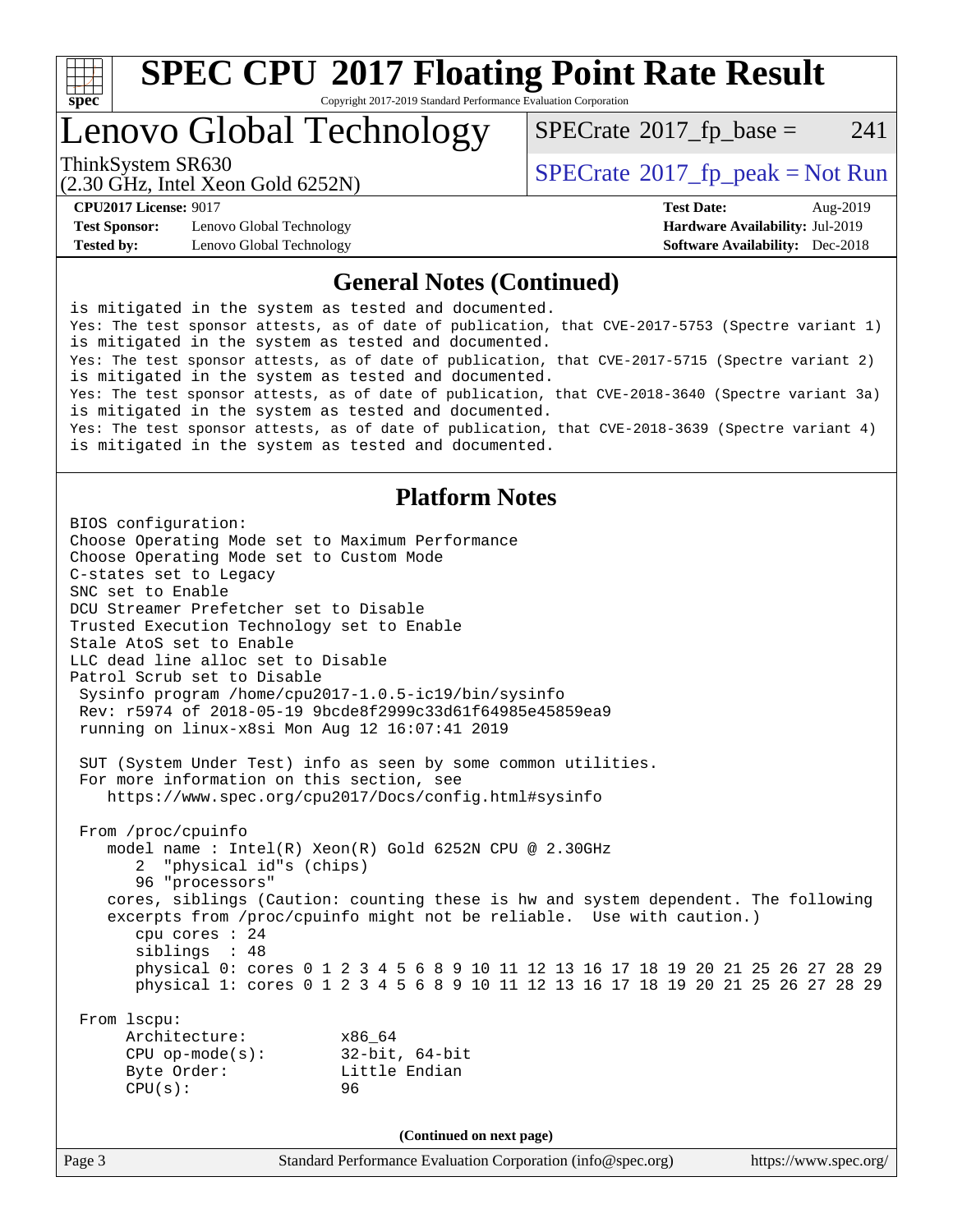

# **[SPEC CPU](http://www.spec.org/auto/cpu2017/Docs/result-fields.html#SPECCPU2017FloatingPointRateResult)[2017 Floating Point Rate Result](http://www.spec.org/auto/cpu2017/Docs/result-fields.html#SPECCPU2017FloatingPointRateResult)**

Copyright 2017-2019 Standard Performance Evaluation Corporation

Lenovo Global Technology

 $SPECTate@2017_fp\_base = 241$ 

(2.30 GHz, Intel Xeon Gold 6252N)

ThinkSystem SR630<br>  $(2, 30 \text{ GHz})$  Intel Xeon Gold 6252N)

**[Test Sponsor:](http://www.spec.org/auto/cpu2017/Docs/result-fields.html#TestSponsor)** Lenovo Global Technology **[Hardware Availability:](http://www.spec.org/auto/cpu2017/Docs/result-fields.html#HardwareAvailability)** Jul-2019 **[Tested by:](http://www.spec.org/auto/cpu2017/Docs/result-fields.html#Testedby)** Lenovo Global Technology **[Software Availability:](http://www.spec.org/auto/cpu2017/Docs/result-fields.html#SoftwareAvailability)** Dec-2018

**[CPU2017 License:](http://www.spec.org/auto/cpu2017/Docs/result-fields.html#CPU2017License)** 9017 **[Test Date:](http://www.spec.org/auto/cpu2017/Docs/result-fields.html#TestDate)** Aug-2019

#### **[Platform Notes \(Continued\)](http://www.spec.org/auto/cpu2017/Docs/result-fields.html#PlatformNotes)**

| On-line $CPU(s)$ list:                                                              | $0 - 95$                                                                             |  |  |  |  |
|-------------------------------------------------------------------------------------|--------------------------------------------------------------------------------------|--|--|--|--|
| Thread(s) per core:                                                                 | $\overline{2}$                                                                       |  |  |  |  |
| $Core(s)$ per socket:                                                               | 24                                                                                   |  |  |  |  |
| Socket(s):                                                                          | 2                                                                                    |  |  |  |  |
| NUMA $node(s):$                                                                     | $\overline{4}$                                                                       |  |  |  |  |
| Vendor ID:                                                                          | GenuineIntel                                                                         |  |  |  |  |
| CPU family:                                                                         | 6                                                                                    |  |  |  |  |
| Model:                                                                              | 85                                                                                   |  |  |  |  |
| Model name:                                                                         | $Intel(R) Xeon(R) Gold 6252N CPU @ 2.30GHz$                                          |  |  |  |  |
| Stepping:                                                                           | 7                                                                                    |  |  |  |  |
| CPU MHz:                                                                            | 2300.000                                                                             |  |  |  |  |
| CPU max MHz:                                                                        | 3600.0000                                                                            |  |  |  |  |
| CPU min MHz:                                                                        | 1000.0000                                                                            |  |  |  |  |
| BogoMIPS:                                                                           | 4600.00                                                                              |  |  |  |  |
| Virtualization:                                                                     | $VT - x$                                                                             |  |  |  |  |
| L1d cache:                                                                          | 32K                                                                                  |  |  |  |  |
| Lli cache:                                                                          | 32K                                                                                  |  |  |  |  |
| $L2$ cache:                                                                         | 1024K                                                                                |  |  |  |  |
| L3 cache:                                                                           | 36608K                                                                               |  |  |  |  |
| NUMA node0 CPU(s):                                                                  | $0-3, 7-9, 13-15, 19, 20, 48-51, 55-57, 61-63, 67, 68$                               |  |  |  |  |
| NUMA nodel $CPU(s):$                                                                | $4-6$ , 10-12, 16-18, 21-23, 52-54, 58-60, 64-66, 69-71                              |  |  |  |  |
| NUMA node2 CPU(s):                                                                  | 24-27, 31-33, 37-39, 43, 44, 72-75, 79-81, 85-87, 91, 92                             |  |  |  |  |
| NUMA $node3$ CPU $(s)$ :                                                            | 28-30, 34-36, 40-42, 45-47, 76-78, 82-84, 88-90, 93-95                               |  |  |  |  |
| Flaqs:                                                                              | fpu vme de pse tsc msr pae mce cx8 apic sep mtrr pge mca cmov                        |  |  |  |  |
| pat pse36 clflush dts acpi mmx fxsr sse sse2 ss ht tm pbe syscall nx pdpelgb rdtscp |                                                                                      |  |  |  |  |
|                                                                                     | lm constant_tsc art arch_perfmon pebs bts rep_good nopl xtopology nonstop_tsc cpuid  |  |  |  |  |
|                                                                                     | aperfmperf pni pclmulqdq dtes64 monitor ds_cpl vmx smx est tm2 ssse3 sdbg fma cx16   |  |  |  |  |
|                                                                                     | xtpr pdcm pcid dca sse4_1 sse4_2 x2apic movbe popcnt tsc_deadline_timer aes xsave    |  |  |  |  |
|                                                                                     | avx f16c rdrand lahf_lm abm 3dnowprefetch cpuid_fault epb cat_13 cdp_13              |  |  |  |  |
|                                                                                     | invpcid_single intel_ppin ssbd mba ibrs ibpb stibp tpr_shadow vnmi flexpriority ept  |  |  |  |  |
|                                                                                     | vpid fsgsbase tsc_adjust bmil hle avx2 smep bmi2 erms invpcid rtm cqm mpx rdt_a      |  |  |  |  |
|                                                                                     | avx512f avx512dq rdseed adx smap clflushopt clwb intel_pt avx512cd avx512bw avx512vl |  |  |  |  |
|                                                                                     | xsaveopt xsavec xgetbvl xsaves cqm_llc cqm_occup_llc cqm_mbm_total cqm_mbm_local     |  |  |  |  |
|                                                                                     | dtherm ida arat pln pts pku ospke avx512_vnni flush_lld arch_capabilities            |  |  |  |  |
|                                                                                     |                                                                                      |  |  |  |  |
| /proc/cpuinfo cache data                                                            |                                                                                      |  |  |  |  |
| cache size : 36608 KB                                                               |                                                                                      |  |  |  |  |
|                                                                                     |                                                                                      |  |  |  |  |
|                                                                                     | From numactl --hardware WARNING: a numactl 'node' might or might not correspond to a |  |  |  |  |
| physical chip.                                                                      |                                                                                      |  |  |  |  |
| $available: 4 nodes (0-3)$                                                          |                                                                                      |  |  |  |  |
|                                                                                     | node 0 cpus: 0 1 2 3 7 8 9 13 14 15 19 20 48 49 50 51 55 56 57 61 62 63 67 68        |  |  |  |  |
| node 0 size: 96364 MB                                                               |                                                                                      |  |  |  |  |
| node 0 free: 95882 MB                                                               |                                                                                      |  |  |  |  |
|                                                                                     | node 1 cpus: 4 5 6 10 11 12 16 17 18 21 22 23 52 53 54 58 59 60 64 65 66 69 70 71    |  |  |  |  |
| node 1 size: 96753 MB                                                               |                                                                                      |  |  |  |  |
| node 1 free: 96416 MB                                                               |                                                                                      |  |  |  |  |
|                                                                                     |                                                                                      |  |  |  |  |
|                                                                                     | (Continued on next page)                                                             |  |  |  |  |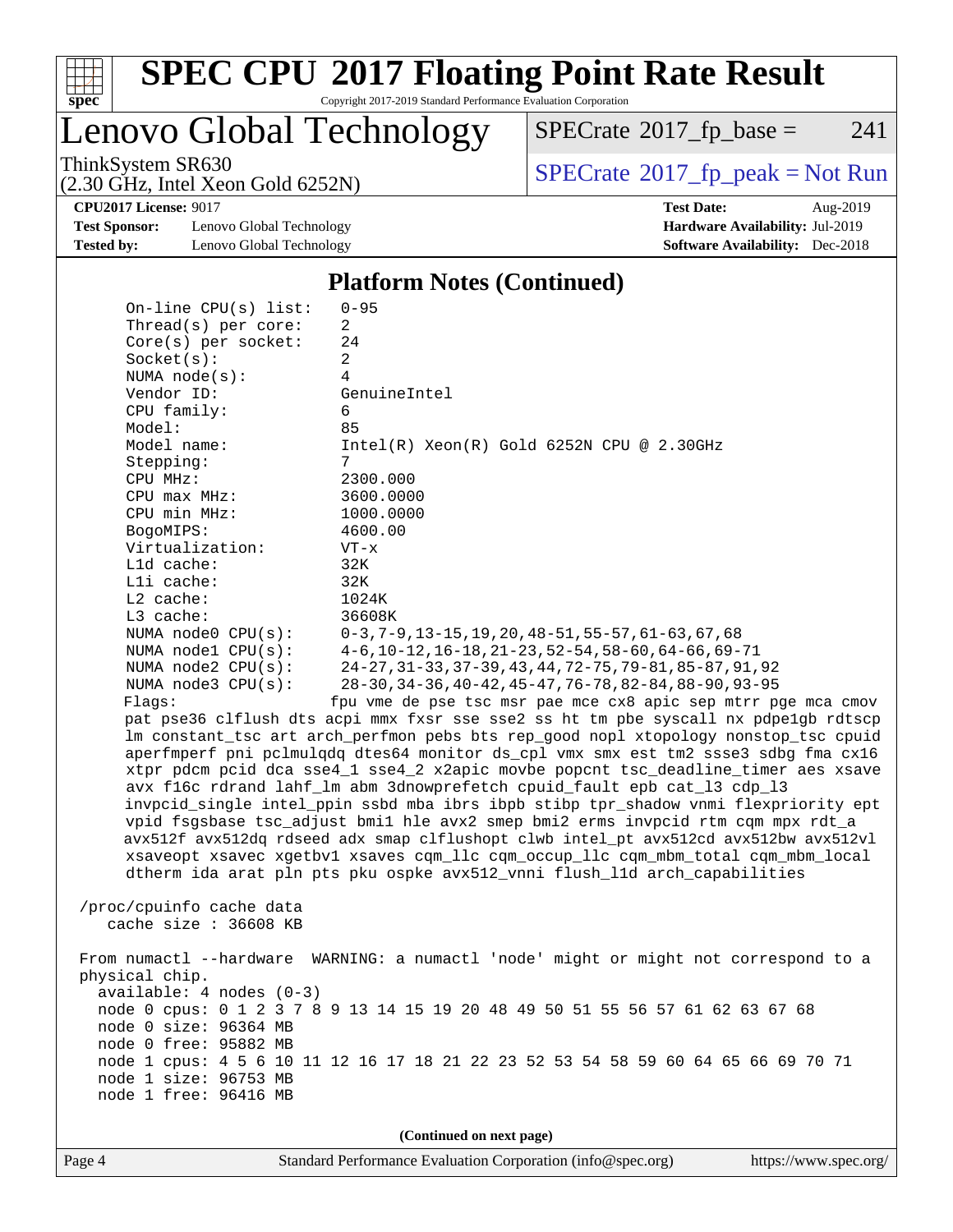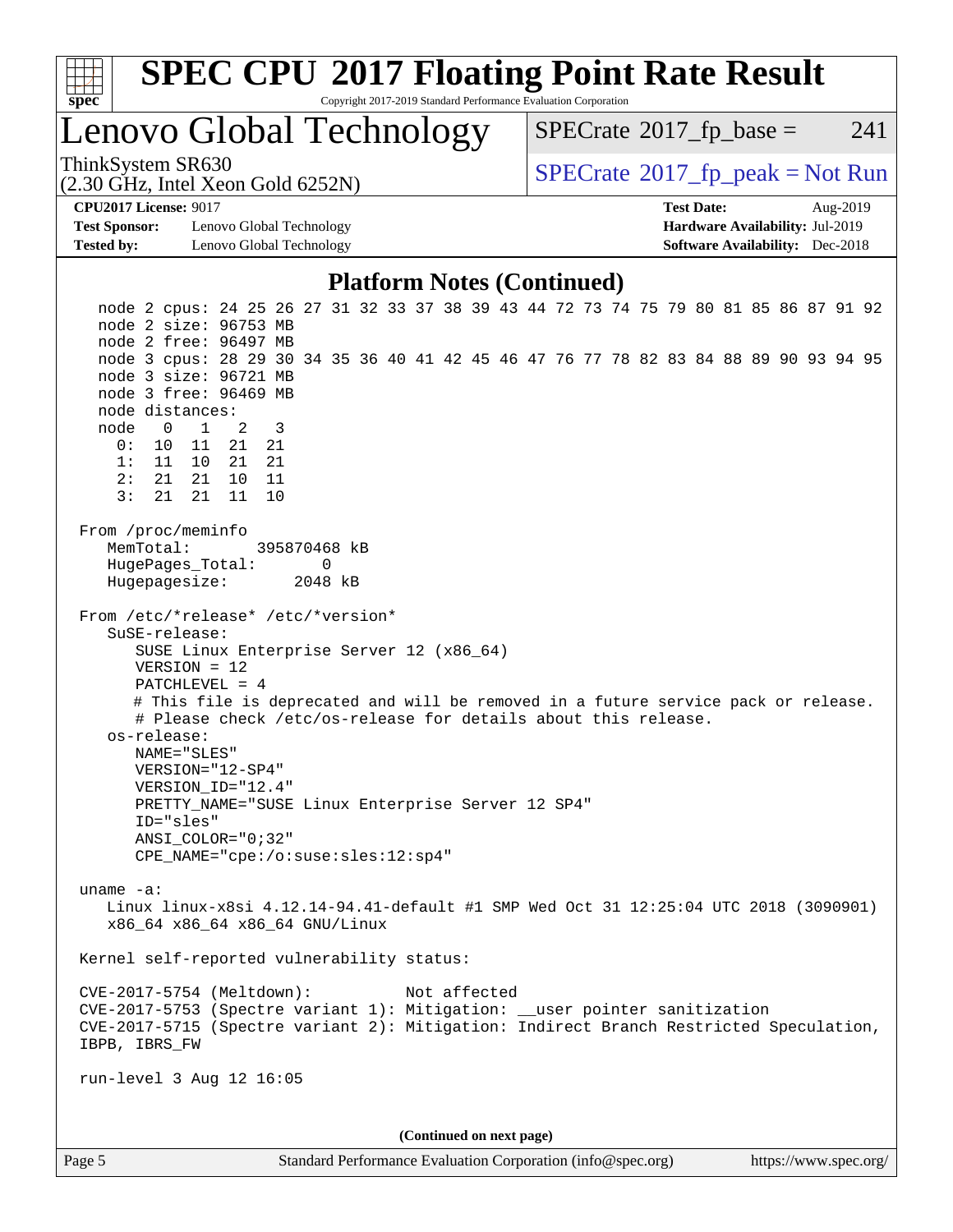

 Version 19.0.0.117 Build 20180804 Copyright (C) 1985-2018 Intel Corporation. All rights reserved. Intel(R) C Intel(R) 64 Compiler for applications running on Intel(R)  $64$ , Version 19.0.0.117 Build 20180804 Copyright (C) 1985-2018 Intel Corporation. All rights reserved.

============================================================================== C++, C, Fortran | 507.cactuBSSN\_r(base) ------------------------------------------------------------------------------

------------------------------------------------------------------------------

**(Continued on next page)**

Page 6 Standard Performance Evaluation Corporation [\(info@spec.org\)](mailto:info@spec.org) <https://www.spec.org/>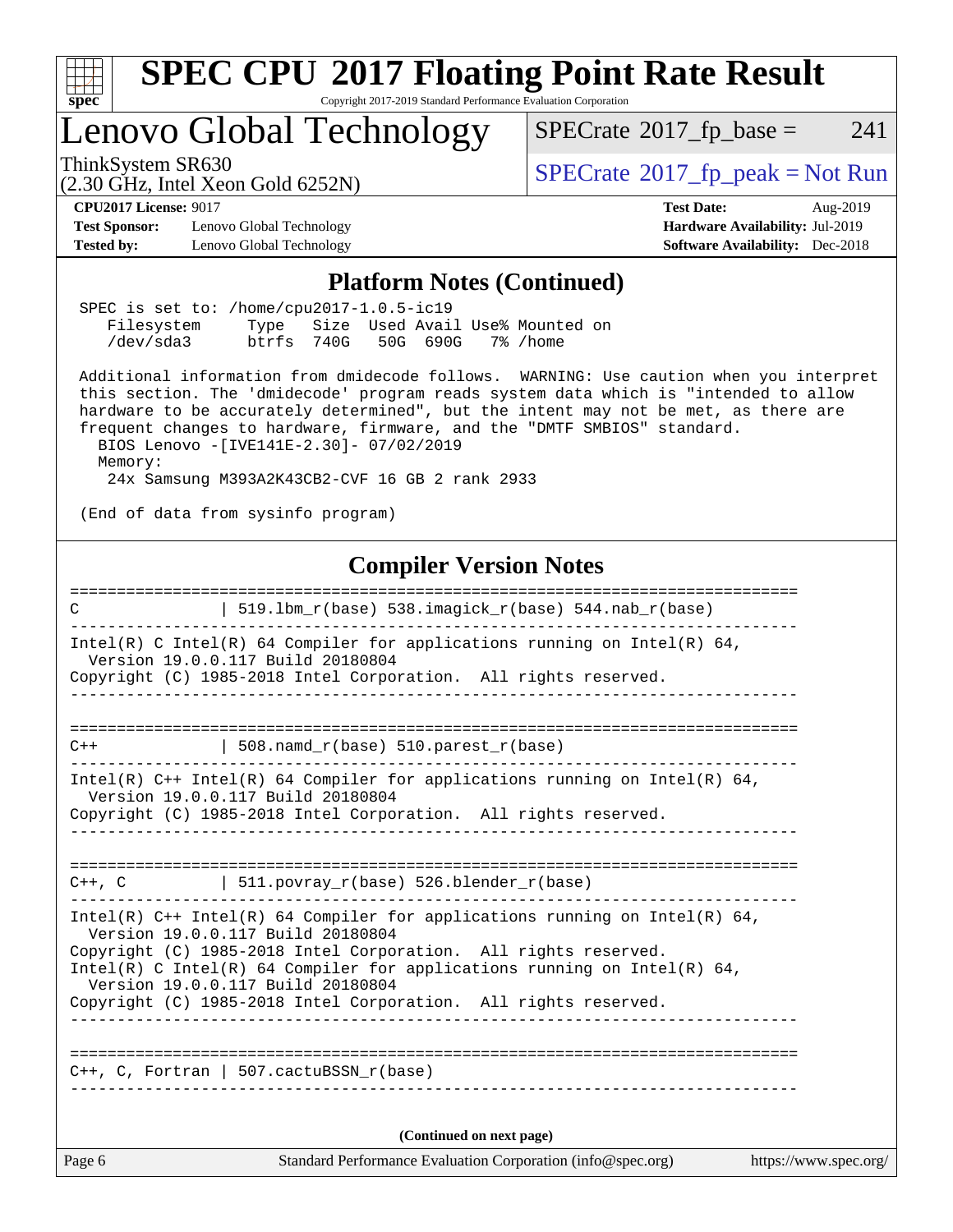

# **[SPEC CPU](http://www.spec.org/auto/cpu2017/Docs/result-fields.html#SPECCPU2017FloatingPointRateResult)[2017 Floating Point Rate Result](http://www.spec.org/auto/cpu2017/Docs/result-fields.html#SPECCPU2017FloatingPointRateResult)**

Copyright 2017-2019 Standard Performance Evaluation Corporation

## Lenovo Global Technology

 $SPECTate$ <sup>®</sup>[2017\\_fp\\_base =](http://www.spec.org/auto/cpu2017/Docs/result-fields.html#SPECrate2017fpbase) 241

(2.30 GHz, Intel Xeon Gold 6252N)

ThinkSystem SR630<br>  $\begin{array}{c}\n\text{SPECrate} \textcirc 2017\_fp\_peak = Not Run \\
\text{SPECrate} \textcirc 2017\_fp\_peak = Not Run\n\end{array}$  $\begin{array}{c}\n\text{SPECrate} \textcirc 2017\_fp\_peak = Not Run \\
\text{SPECrate} \textcirc 2017\_fp\_peak = Not Run\n\end{array}$  $\begin{array}{c}\n\text{SPECrate} \textcirc 2017\_fp\_peak = Not Run \\
\text{SPECrate} \textcirc 2017\_fp\_peak = Not Run\n\end{array}$ 

**[Test Sponsor:](http://www.spec.org/auto/cpu2017/Docs/result-fields.html#TestSponsor)** Lenovo Global Technology **[Hardware Availability:](http://www.spec.org/auto/cpu2017/Docs/result-fields.html#HardwareAvailability)** Jul-2019 **[Tested by:](http://www.spec.org/auto/cpu2017/Docs/result-fields.html#Testedby)** Lenovo Global Technology **[Software Availability:](http://www.spec.org/auto/cpu2017/Docs/result-fields.html#SoftwareAvailability)** Dec-2018

**[CPU2017 License:](http://www.spec.org/auto/cpu2017/Docs/result-fields.html#CPU2017License)** 9017 **[Test Date:](http://www.spec.org/auto/cpu2017/Docs/result-fields.html#TestDate)** Aug-2019

### **[Compiler Version Notes \(Continued\)](http://www.spec.org/auto/cpu2017/Docs/result-fields.html#CompilerVersionNotes)**

## **[Base Compiler Invocation](http://www.spec.org/auto/cpu2017/Docs/result-fields.html#BaseCompilerInvocation)**

[C benchmarks](http://www.spec.org/auto/cpu2017/Docs/result-fields.html#Cbenchmarks): [icc -m64 -std=c11](http://www.spec.org/cpu2017/results/res2019q3/cpu2017-20190819-17103.flags.html#user_CCbase_intel_icc_64bit_c11_33ee0cdaae7deeeab2a9725423ba97205ce30f63b9926c2519791662299b76a0318f32ddfffdc46587804de3178b4f9328c46fa7c2b0cd779d7a61945c91cd35)

[C++ benchmarks:](http://www.spec.org/auto/cpu2017/Docs/result-fields.html#CXXbenchmarks) [icpc -m64](http://www.spec.org/cpu2017/results/res2019q3/cpu2017-20190819-17103.flags.html#user_CXXbase_intel_icpc_64bit_4ecb2543ae3f1412ef961e0650ca070fec7b7afdcd6ed48761b84423119d1bf6bdf5cad15b44d48e7256388bc77273b966e5eb805aefd121eb22e9299b2ec9d9)

[Fortran benchmarks](http://www.spec.org/auto/cpu2017/Docs/result-fields.html#Fortranbenchmarks): [ifort -m64](http://www.spec.org/cpu2017/results/res2019q3/cpu2017-20190819-17103.flags.html#user_FCbase_intel_ifort_64bit_24f2bb282fbaeffd6157abe4f878425411749daecae9a33200eee2bee2fe76f3b89351d69a8130dd5949958ce389cf37ff59a95e7a40d588e8d3a57e0c3fd751)

[Benchmarks using both Fortran and C](http://www.spec.org/auto/cpu2017/Docs/result-fields.html#BenchmarksusingbothFortranandC): [ifort -m64](http://www.spec.org/cpu2017/results/res2019q3/cpu2017-20190819-17103.flags.html#user_CC_FCbase_intel_ifort_64bit_24f2bb282fbaeffd6157abe4f878425411749daecae9a33200eee2bee2fe76f3b89351d69a8130dd5949958ce389cf37ff59a95e7a40d588e8d3a57e0c3fd751) [icc -m64 -std=c11](http://www.spec.org/cpu2017/results/res2019q3/cpu2017-20190819-17103.flags.html#user_CC_FCbase_intel_icc_64bit_c11_33ee0cdaae7deeeab2a9725423ba97205ce30f63b9926c2519791662299b76a0318f32ddfffdc46587804de3178b4f9328c46fa7c2b0cd779d7a61945c91cd35)

[Benchmarks using both C and C++](http://www.spec.org/auto/cpu2017/Docs/result-fields.html#BenchmarksusingbothCandCXX): [icpc -m64](http://www.spec.org/cpu2017/results/res2019q3/cpu2017-20190819-17103.flags.html#user_CC_CXXbase_intel_icpc_64bit_4ecb2543ae3f1412ef961e0650ca070fec7b7afdcd6ed48761b84423119d1bf6bdf5cad15b44d48e7256388bc77273b966e5eb805aefd121eb22e9299b2ec9d9) [icc -m64 -std=c11](http://www.spec.org/cpu2017/results/res2019q3/cpu2017-20190819-17103.flags.html#user_CC_CXXbase_intel_icc_64bit_c11_33ee0cdaae7deeeab2a9725423ba97205ce30f63b9926c2519791662299b76a0318f32ddfffdc46587804de3178b4f9328c46fa7c2b0cd779d7a61945c91cd35)

**(Continued on next page)**

Page 7 Standard Performance Evaluation Corporation [\(info@spec.org\)](mailto:info@spec.org) <https://www.spec.org/>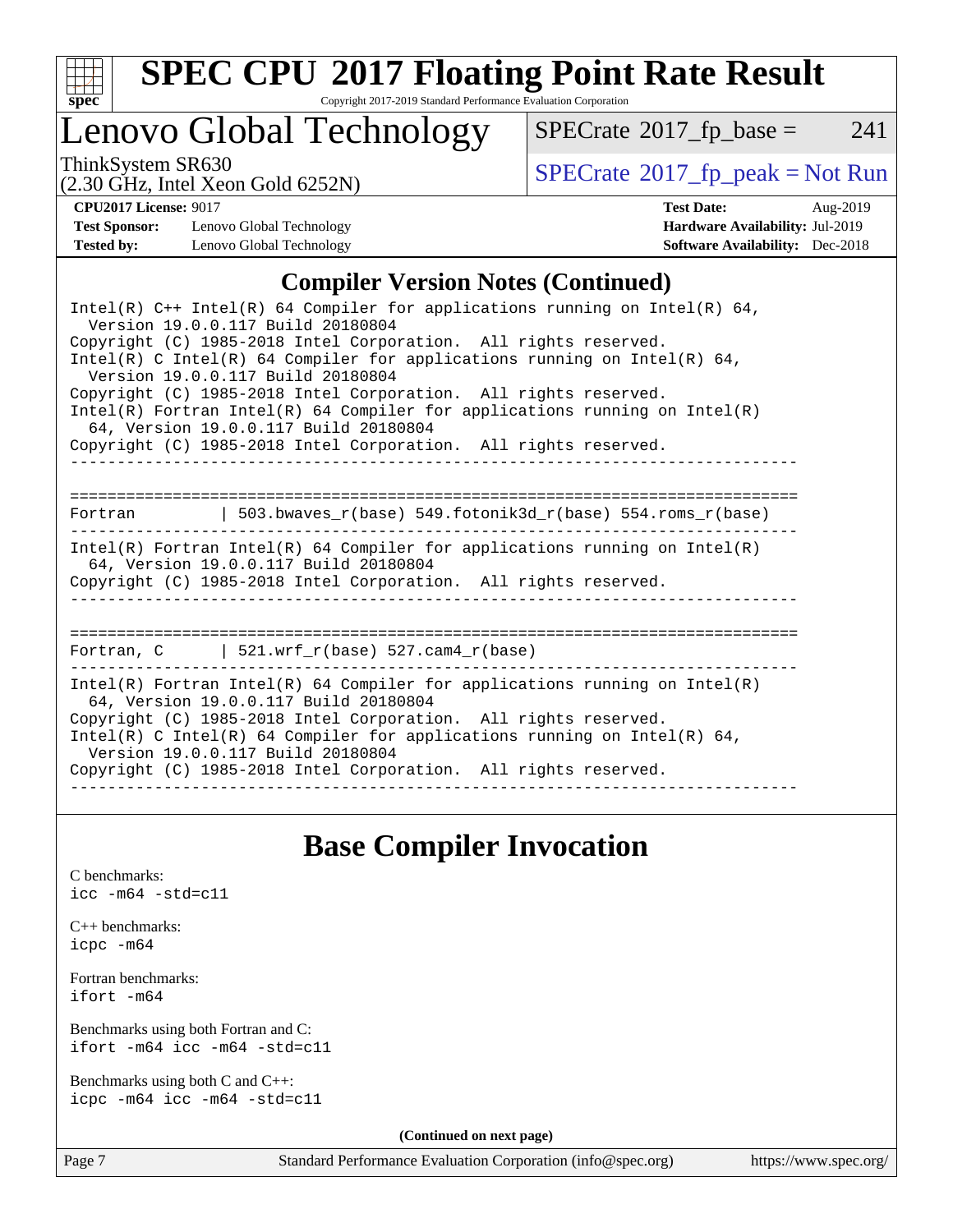

#### **[SPEC CPU](http://www.spec.org/auto/cpu2017/Docs/result-fields.html#SPECCPU2017FloatingPointRateResult)[2017 Floating Point Rate Result](http://www.spec.org/auto/cpu2017/Docs/result-fields.html#SPECCPU2017FloatingPointRateResult)** Copyright 2017-2019 Standard Performance Evaluation Corporation

## Lenovo Global Technology

 $SPECTate@2017_fp\_base = 241$ 

(2.30 GHz, Intel Xeon Gold 6252N)

ThinkSystem SR630<br>  $SPECTI<sub>2</sub> Intel YesO (3146252N)$ <br>  $SPECTI<sub>2</sub> Intel YesO (3146252N)$ 

**[Test Sponsor:](http://www.spec.org/auto/cpu2017/Docs/result-fields.html#TestSponsor)** Lenovo Global Technology **[Hardware Availability:](http://www.spec.org/auto/cpu2017/Docs/result-fields.html#HardwareAvailability)** Jul-2019 **[Tested by:](http://www.spec.org/auto/cpu2017/Docs/result-fields.html#Testedby)** Lenovo Global Technology **[Software Availability:](http://www.spec.org/auto/cpu2017/Docs/result-fields.html#SoftwareAvailability)** Dec-2018

**[CPU2017 License:](http://www.spec.org/auto/cpu2017/Docs/result-fields.html#CPU2017License)** 9017 **[Test Date:](http://www.spec.org/auto/cpu2017/Docs/result-fields.html#TestDate)** Aug-2019

## **[Base Compiler Invocation \(Continued\)](http://www.spec.org/auto/cpu2017/Docs/result-fields.html#BaseCompilerInvocation)**

[Benchmarks using Fortran, C, and C++:](http://www.spec.org/auto/cpu2017/Docs/result-fields.html#BenchmarksusingFortranCandCXX) [icpc -m64](http://www.spec.org/cpu2017/results/res2019q3/cpu2017-20190819-17103.flags.html#user_CC_CXX_FCbase_intel_icpc_64bit_4ecb2543ae3f1412ef961e0650ca070fec7b7afdcd6ed48761b84423119d1bf6bdf5cad15b44d48e7256388bc77273b966e5eb805aefd121eb22e9299b2ec9d9) [icc -m64 -std=c11](http://www.spec.org/cpu2017/results/res2019q3/cpu2017-20190819-17103.flags.html#user_CC_CXX_FCbase_intel_icc_64bit_c11_33ee0cdaae7deeeab2a9725423ba97205ce30f63b9926c2519791662299b76a0318f32ddfffdc46587804de3178b4f9328c46fa7c2b0cd779d7a61945c91cd35) [ifort -m64](http://www.spec.org/cpu2017/results/res2019q3/cpu2017-20190819-17103.flags.html#user_CC_CXX_FCbase_intel_ifort_64bit_24f2bb282fbaeffd6157abe4f878425411749daecae9a33200eee2bee2fe76f3b89351d69a8130dd5949958ce389cf37ff59a95e7a40d588e8d3a57e0c3fd751)

## **[Base Portability Flags](http://www.spec.org/auto/cpu2017/Docs/result-fields.html#BasePortabilityFlags)**

 503.bwaves\_r: [-DSPEC\\_LP64](http://www.spec.org/cpu2017/results/res2019q3/cpu2017-20190819-17103.flags.html#suite_basePORTABILITY503_bwaves_r_DSPEC_LP64) 507.cactuBSSN\_r: [-DSPEC\\_LP64](http://www.spec.org/cpu2017/results/res2019q3/cpu2017-20190819-17103.flags.html#suite_basePORTABILITY507_cactuBSSN_r_DSPEC_LP64) 508.namd\_r: [-DSPEC\\_LP64](http://www.spec.org/cpu2017/results/res2019q3/cpu2017-20190819-17103.flags.html#suite_basePORTABILITY508_namd_r_DSPEC_LP64) 510.parest\_r: [-DSPEC\\_LP64](http://www.spec.org/cpu2017/results/res2019q3/cpu2017-20190819-17103.flags.html#suite_basePORTABILITY510_parest_r_DSPEC_LP64) 511.povray\_r: [-DSPEC\\_LP64](http://www.spec.org/cpu2017/results/res2019q3/cpu2017-20190819-17103.flags.html#suite_basePORTABILITY511_povray_r_DSPEC_LP64) 519.lbm\_r: [-DSPEC\\_LP64](http://www.spec.org/cpu2017/results/res2019q3/cpu2017-20190819-17103.flags.html#suite_basePORTABILITY519_lbm_r_DSPEC_LP64) 521.wrf\_r: [-DSPEC\\_LP64](http://www.spec.org/cpu2017/results/res2019q3/cpu2017-20190819-17103.flags.html#suite_basePORTABILITY521_wrf_r_DSPEC_LP64) [-DSPEC\\_CASE\\_FLAG](http://www.spec.org/cpu2017/results/res2019q3/cpu2017-20190819-17103.flags.html#b521.wrf_r_baseCPORTABILITY_DSPEC_CASE_FLAG) [-convert big\\_endian](http://www.spec.org/cpu2017/results/res2019q3/cpu2017-20190819-17103.flags.html#user_baseFPORTABILITY521_wrf_r_convert_big_endian_c3194028bc08c63ac5d04de18c48ce6d347e4e562e8892b8bdbdc0214820426deb8554edfa529a3fb25a586e65a3d812c835984020483e7e73212c4d31a38223) 526.blender\_r: [-DSPEC\\_LP64](http://www.spec.org/cpu2017/results/res2019q3/cpu2017-20190819-17103.flags.html#suite_basePORTABILITY526_blender_r_DSPEC_LP64) [-DSPEC\\_LINUX](http://www.spec.org/cpu2017/results/res2019q3/cpu2017-20190819-17103.flags.html#b526.blender_r_baseCPORTABILITY_DSPEC_LINUX) [-funsigned-char](http://www.spec.org/cpu2017/results/res2019q3/cpu2017-20190819-17103.flags.html#user_baseCPORTABILITY526_blender_r_force_uchar_40c60f00ab013830e2dd6774aeded3ff59883ba5a1fc5fc14077f794d777847726e2a5858cbc7672e36e1b067e7e5c1d9a74f7176df07886a243d7cc18edfe67) 527.cam4\_r: [-DSPEC\\_LP64](http://www.spec.org/cpu2017/results/res2019q3/cpu2017-20190819-17103.flags.html#suite_basePORTABILITY527_cam4_r_DSPEC_LP64) [-DSPEC\\_CASE\\_FLAG](http://www.spec.org/cpu2017/results/res2019q3/cpu2017-20190819-17103.flags.html#b527.cam4_r_baseCPORTABILITY_DSPEC_CASE_FLAG) 538.imagick\_r: [-DSPEC\\_LP64](http://www.spec.org/cpu2017/results/res2019q3/cpu2017-20190819-17103.flags.html#suite_basePORTABILITY538_imagick_r_DSPEC_LP64) 544.nab\_r: [-DSPEC\\_LP64](http://www.spec.org/cpu2017/results/res2019q3/cpu2017-20190819-17103.flags.html#suite_basePORTABILITY544_nab_r_DSPEC_LP64) 549.fotonik3d\_r: [-DSPEC\\_LP64](http://www.spec.org/cpu2017/results/res2019q3/cpu2017-20190819-17103.flags.html#suite_basePORTABILITY549_fotonik3d_r_DSPEC_LP64) 554.roms\_r: [-DSPEC\\_LP64](http://www.spec.org/cpu2017/results/res2019q3/cpu2017-20190819-17103.flags.html#suite_basePORTABILITY554_roms_r_DSPEC_LP64)

## **[Base Optimization Flags](http://www.spec.org/auto/cpu2017/Docs/result-fields.html#BaseOptimizationFlags)**

[C benchmarks](http://www.spec.org/auto/cpu2017/Docs/result-fields.html#Cbenchmarks): [-xCORE-AVX2](http://www.spec.org/cpu2017/results/res2019q3/cpu2017-20190819-17103.flags.html#user_CCbase_f-xCORE-AVX2) [-ipo](http://www.spec.org/cpu2017/results/res2019q3/cpu2017-20190819-17103.flags.html#user_CCbase_f-ipo) [-O3](http://www.spec.org/cpu2017/results/res2019q3/cpu2017-20190819-17103.flags.html#user_CCbase_f-O3) [-no-prec-div](http://www.spec.org/cpu2017/results/res2019q3/cpu2017-20190819-17103.flags.html#user_CCbase_f-no-prec-div) [-qopt-prefetch](http://www.spec.org/cpu2017/results/res2019q3/cpu2017-20190819-17103.flags.html#user_CCbase_f-qopt-prefetch) [-ffinite-math-only](http://www.spec.org/cpu2017/results/res2019q3/cpu2017-20190819-17103.flags.html#user_CCbase_f_finite_math_only_cb91587bd2077682c4b38af759c288ed7c732db004271a9512da14a4f8007909a5f1427ecbf1a0fb78ff2a814402c6114ac565ca162485bbcae155b5e4258871) [-qopt-mem-layout-trans=3](http://www.spec.org/cpu2017/results/res2019q3/cpu2017-20190819-17103.flags.html#user_CCbase_f-qopt-mem-layout-trans_de80db37974c74b1f0e20d883f0b675c88c3b01e9d123adea9b28688d64333345fb62bc4a798493513fdb68f60282f9a726aa07f478b2f7113531aecce732043) [C++ benchmarks:](http://www.spec.org/auto/cpu2017/Docs/result-fields.html#CXXbenchmarks) [-xCORE-AVX2](http://www.spec.org/cpu2017/results/res2019q3/cpu2017-20190819-17103.flags.html#user_CXXbase_f-xCORE-AVX2) [-ipo](http://www.spec.org/cpu2017/results/res2019q3/cpu2017-20190819-17103.flags.html#user_CXXbase_f-ipo) [-O3](http://www.spec.org/cpu2017/results/res2019q3/cpu2017-20190819-17103.flags.html#user_CXXbase_f-O3) [-no-prec-div](http://www.spec.org/cpu2017/results/res2019q3/cpu2017-20190819-17103.flags.html#user_CXXbase_f-no-prec-div) [-qopt-prefetch](http://www.spec.org/cpu2017/results/res2019q3/cpu2017-20190819-17103.flags.html#user_CXXbase_f-qopt-prefetch) [-ffinite-math-only](http://www.spec.org/cpu2017/results/res2019q3/cpu2017-20190819-17103.flags.html#user_CXXbase_f_finite_math_only_cb91587bd2077682c4b38af759c288ed7c732db004271a9512da14a4f8007909a5f1427ecbf1a0fb78ff2a814402c6114ac565ca162485bbcae155b5e4258871) [-qopt-mem-layout-trans=3](http://www.spec.org/cpu2017/results/res2019q3/cpu2017-20190819-17103.flags.html#user_CXXbase_f-qopt-mem-layout-trans_de80db37974c74b1f0e20d883f0b675c88c3b01e9d123adea9b28688d64333345fb62bc4a798493513fdb68f60282f9a726aa07f478b2f7113531aecce732043) [Fortran benchmarks](http://www.spec.org/auto/cpu2017/Docs/result-fields.html#Fortranbenchmarks): [-xCORE-AVX2](http://www.spec.org/cpu2017/results/res2019q3/cpu2017-20190819-17103.flags.html#user_FCbase_f-xCORE-AVX2) [-ipo](http://www.spec.org/cpu2017/results/res2019q3/cpu2017-20190819-17103.flags.html#user_FCbase_f-ipo) [-O3](http://www.spec.org/cpu2017/results/res2019q3/cpu2017-20190819-17103.flags.html#user_FCbase_f-O3) [-no-prec-div](http://www.spec.org/cpu2017/results/res2019q3/cpu2017-20190819-17103.flags.html#user_FCbase_f-no-prec-div) [-qopt-prefetch](http://www.spec.org/cpu2017/results/res2019q3/cpu2017-20190819-17103.flags.html#user_FCbase_f-qopt-prefetch) [-ffinite-math-only](http://www.spec.org/cpu2017/results/res2019q3/cpu2017-20190819-17103.flags.html#user_FCbase_f_finite_math_only_cb91587bd2077682c4b38af759c288ed7c732db004271a9512da14a4f8007909a5f1427ecbf1a0fb78ff2a814402c6114ac565ca162485bbcae155b5e4258871) [-qopt-mem-layout-trans=3](http://www.spec.org/cpu2017/results/res2019q3/cpu2017-20190819-17103.flags.html#user_FCbase_f-qopt-mem-layout-trans_de80db37974c74b1f0e20d883f0b675c88c3b01e9d123adea9b28688d64333345fb62bc4a798493513fdb68f60282f9a726aa07f478b2f7113531aecce732043) [-auto](http://www.spec.org/cpu2017/results/res2019q3/cpu2017-20190819-17103.flags.html#user_FCbase_f-auto) [-nostandard-realloc-lhs](http://www.spec.org/cpu2017/results/res2019q3/cpu2017-20190819-17103.flags.html#user_FCbase_f_2003_std_realloc_82b4557e90729c0f113870c07e44d33d6f5a304b4f63d4c15d2d0f1fab99f5daaed73bdb9275d9ae411527f28b936061aa8b9c8f2d63842963b95c9dd6426b8a) [-align array32byte](http://www.spec.org/cpu2017/results/res2019q3/cpu2017-20190819-17103.flags.html#user_FCbase_align_array32byte_b982fe038af199962ba9a80c053b8342c548c85b40b8e86eb3cc33dee0d7986a4af373ac2d51c3f7cf710a18d62fdce2948f201cd044323541f22fc0fffc51b6) [Benchmarks using both Fortran and C](http://www.spec.org/auto/cpu2017/Docs/result-fields.html#BenchmarksusingbothFortranandC): [-xCORE-AVX2](http://www.spec.org/cpu2017/results/res2019q3/cpu2017-20190819-17103.flags.html#user_CC_FCbase_f-xCORE-AVX2) [-ipo](http://www.spec.org/cpu2017/results/res2019q3/cpu2017-20190819-17103.flags.html#user_CC_FCbase_f-ipo) [-O3](http://www.spec.org/cpu2017/results/res2019q3/cpu2017-20190819-17103.flags.html#user_CC_FCbase_f-O3) [-no-prec-div](http://www.spec.org/cpu2017/results/res2019q3/cpu2017-20190819-17103.flags.html#user_CC_FCbase_f-no-prec-div) [-qopt-prefetch](http://www.spec.org/cpu2017/results/res2019q3/cpu2017-20190819-17103.flags.html#user_CC_FCbase_f-qopt-prefetch) [-ffinite-math-only](http://www.spec.org/cpu2017/results/res2019q3/cpu2017-20190819-17103.flags.html#user_CC_FCbase_f_finite_math_only_cb91587bd2077682c4b38af759c288ed7c732db004271a9512da14a4f8007909a5f1427ecbf1a0fb78ff2a814402c6114ac565ca162485bbcae155b5e4258871) [-qopt-mem-layout-trans=3](http://www.spec.org/cpu2017/results/res2019q3/cpu2017-20190819-17103.flags.html#user_CC_FCbase_f-qopt-mem-layout-trans_de80db37974c74b1f0e20d883f0b675c88c3b01e9d123adea9b28688d64333345fb62bc4a798493513fdb68f60282f9a726aa07f478b2f7113531aecce732043) [-auto](http://www.spec.org/cpu2017/results/res2019q3/cpu2017-20190819-17103.flags.html#user_CC_FCbase_f-auto) [-nostandard-realloc-lhs](http://www.spec.org/cpu2017/results/res2019q3/cpu2017-20190819-17103.flags.html#user_CC_FCbase_f_2003_std_realloc_82b4557e90729c0f113870c07e44d33d6f5a304b4f63d4c15d2d0f1fab99f5daaed73bdb9275d9ae411527f28b936061aa8b9c8f2d63842963b95c9dd6426b8a) [-align array32byte](http://www.spec.org/cpu2017/results/res2019q3/cpu2017-20190819-17103.flags.html#user_CC_FCbase_align_array32byte_b982fe038af199962ba9a80c053b8342c548c85b40b8e86eb3cc33dee0d7986a4af373ac2d51c3f7cf710a18d62fdce2948f201cd044323541f22fc0fffc51b6)

**(Continued on next page)**